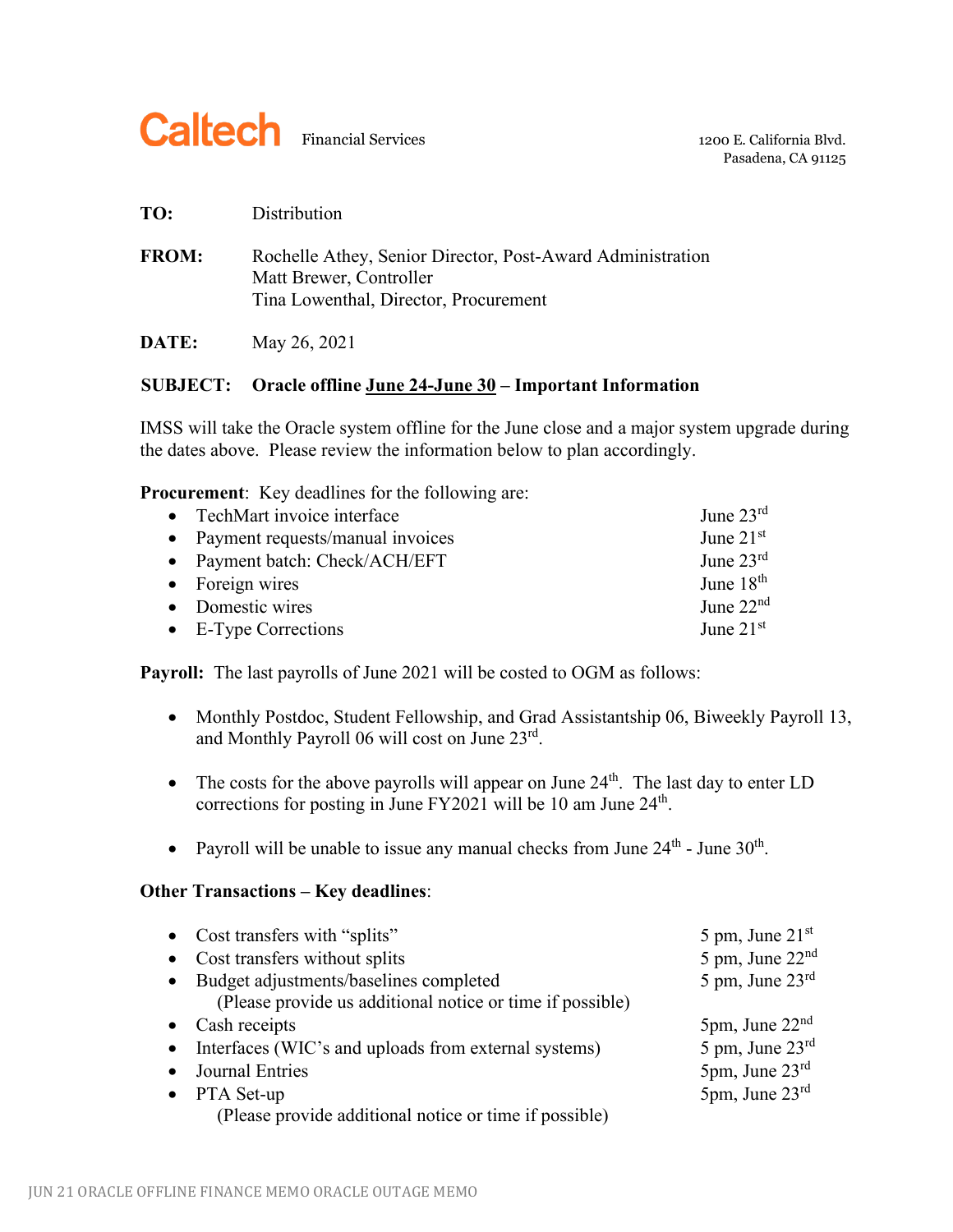## **Key deadlines, continued:**

| • All AR module activities must be completed | 5 pm, June $23^{\text{rd}}$                          |
|----------------------------------------------|------------------------------------------------------|
| <b>Manual Usages</b>                         | 5 pm, June $23^{\text{rd}}$                          |
| <b>Fixed Asset transactions</b>              | 5 pm, June $23^{\text{rd}}$                          |
| • All Exeter (Student Accounts) entries      | $5$ pm, June $23^{\text{rd}}$                        |
|                                              |                                                      |
| • Full Dark Day June - Viewing only          | June 24 <sup>th</sup> & 25 <sup>th</sup> until 12 pm |
|                                              |                                                      |
| System offline for Upgrade                   | June $25th$ after 12 pm – June $30th$                |

**Further questions – please consult our contact list on the next page or contact any of us. Thank you for your attention.**